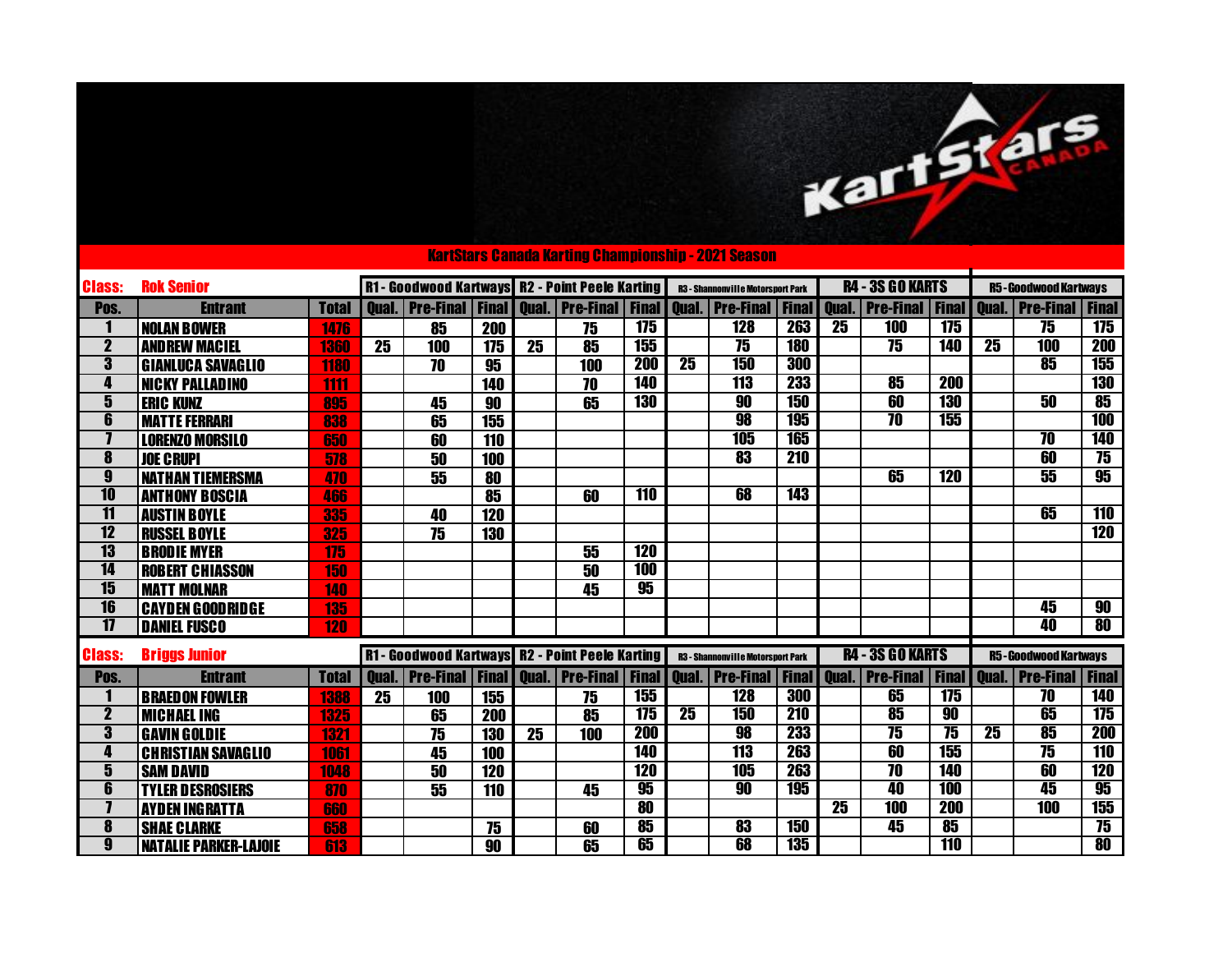| $\overline{10}$         | <b>ELIJAH JOSHI</b>       | 580          |    |                                                      |                  |    |                 |                     |                 | 60                                       | <b>165</b>      |                 | 50                      | <b>120</b>               |                 | 55                                                    | <b>130</b>      |
|-------------------------|---------------------------|--------------|----|------------------------------------------------------|------------------|----|-----------------|---------------------|-----------------|------------------------------------------|-----------------|-----------------|-------------------------|--------------------------|-----------------|-------------------------------------------------------|-----------------|
| $\overline{11}$         | <b>ETHAN POLLACK</b>      | 498          |    | 85                                                   | $\overline{175}$ |    |                 | <b>110</b>          |                 |                                          | <b>128</b>      |                 |                         |                          |                 |                                                       |                 |
| $\overline{12}$         | <b>MAX FRANCESCHELLI</b>  | 473          |    |                                                      | 80               |    |                 | <b>100</b>          |                 |                                          | 143             |                 |                         | $\overline{\bf 80}$      |                 |                                                       | $\overline{70}$ |
| 13                      | <b>MICHAEL SCHWAB</b>     | 445          |    | $\overline{70}$                                      | <b>140</b>       |    | $\overline{55}$ | 60                  |                 |                                          | <b>120</b>      |                 |                         |                          |                 |                                                       |                 |
| $\overline{14}$         | <b>IVANA TCHIPLAKOVA</b>  | 385          |    | 60                                                   | 95               |    |                 |                     |                 |                                          |                 |                 |                         | $\overline{95}$          |                 | 50                                                    | 85              |
| $\overline{15}$         | <b>CARSON BARTLETT</b>    | 355          |    |                                                      |                  |    |                 |                     |                 | 75                                       | <b>180</b>      |                 |                         |                          |                 |                                                       | <b>100</b>      |
| $\overline{16}$         | <b>DECKLAN BLACK</b>      | <b>290</b>   |    |                                                      |                  |    |                 |                     |                 |                                          |                 |                 | 55                      | <b>130</b>               |                 | 40                                                    | 65              |
| $\overline{17}$         | <b>SEBASTIEN MATTHEWS</b> | 273          |    |                                                      |                  |    |                 |                     |                 |                                          | <b>113</b>      |                 |                         | $\overline{\bf 70}$      |                 |                                                       | 90              |
| $\overline{18}$         | <b>TRISTIAN SLAVIK</b>    | 200          |    |                                                      |                  |    | 70              | <b>130</b>          |                 |                                          |                 |                 |                         |                          |                 |                                                       |                 |
| <b>19</b>               | <b>DANIEL HEATH</b>       | 140          |    |                                                      |                  |    | 50              | 90                  |                 |                                          |                 |                 |                         |                          |                 |                                                       |                 |
| <b>20</b>               | <b>FRANKIE SAVAGLIO</b>   | 125          |    | 40                                                   | 85               |    |                 |                     |                 |                                          |                 |                 |                         |                          |                 |                                                       |                 |
| $\overline{21}$         | <b>JAELYN MCLEOD</b>      | 115          |    |                                                      |                  |    | 40              | $\overline{75}$     |                 |                                          |                 |                 |                         |                          |                 |                                                       |                 |
| $\overline{22}$         | <b>SCOTTY WATKINS</b>     | 105          |    |                                                      |                  |    |                 |                     |                 |                                          | <b>105</b>      |                 |                         |                          |                 |                                                       |                 |
| $\overline{23}$         | <b>MADISON DOUGLAS</b>    | 70           |    |                                                      |                  |    |                 | $\overline{\bf 70}$ |                 |                                          |                 |                 |                         |                          |                 |                                                       |                 |
| <b>Class:</b>           | <b>Briggs Senior</b>      |              |    | R1 - Goodwood Kartways R2 - Point Peele Karting      |                  |    |                 |                     |                 | <b>R3 - Shannonville Motorsport Park</b> |                 |                 | <b>R4 - 3S GO KARTS</b> |                          |                 | <b>R5-Goodwood Kartways</b>                           |                 |
| Pos.                    | <b>Entrant</b>            | <b>Total</b> |    | <b>Oual.   Pre-Final   Final   Oual.   Pre-Final</b> |                  |    |                 | <b>Final</b>        |                 | <b>Qual.   Pre-Final   Final  </b>       |                 |                 |                         |                          |                 | Qual.   Pre-Final   Final   Qual.   Pre-Final   Final |                 |
| 1                       | <b>ZACH BOAM</b>          | 1345         | 25 | 70                                                   | 140              |    | 75              | <b>200</b>          |                 | <b>105</b>                               | <b>210</b>      | $\overline{25}$ | <b>100</b>              | <b>200</b>               |                 | 65                                                    | <b>130</b>      |
| $\overline{\mathbf{2}}$ | <b>NICKY PALLADINO</b>    | 1291         |    | $\overline{75}$                                      | 175              |    | $\overline{55}$ | <b>120</b>          |                 | <b>128</b>                               | 263             |                 | $\overline{\bf 70}$     | 155                      |                 | $\overline{75}$                                       | 175             |
| $\overline{\mathbf{3}}$ | <b>RYAN BRUTZKI</b>       | 948          |    | 55                                                   | 100              |    | 100             | <b>155</b>          |                 | 98                                       | <b>180</b>      |                 | 85                      | 175                      |                 |                                                       |                 |
| $\overline{\mathbf{4}}$ | <b>KEVIN MAY</b>          | 810          |    | 40                                                   | 95               |    |                 | $\overline{75}$     | $\overline{25}$ | 90                                       | <b>165</b>      |                 | 60                      | <b>100</b>               |                 | $\overline{10}$                                       | 90              |
| $\overline{\mathbf{5}}$ | <b>JAVIER RUIZ</b>        | 718          |    | 50                                                   | 110              |    |                 |                     |                 | 83                                       | <b>195</b>      |                 |                         |                          | $\overline{25}$ | <b>100</b>                                            | 155             |
| 6                       | <b>CHAD WEBSTER</b>       | 595          |    |                                                      | 85               |    | 50              | 90                  |                 | 60                                       | <b>150</b>      |                 |                         |                          |                 | 50                                                    | <b>110</b>      |
| $\overline{\mathbf{1}}$ | <b>JELENA LATKOVIC</b>    | 563          |    |                                                      | 70               |    |                 | 80                  |                 |                                          | 143             |                 | 65                      | <b>130</b>               |                 |                                                       | 75              |
| $\overline{\mathbf{8}}$ | <b>ANTHONY BOSCIA</b>     | 535          |    | 60                                                   | 120              |    | 60              | <b>100</b>          |                 |                                          |                 |                 |                         |                          |                 | 55                                                    | <b>140</b>      |
| $\overline{\mathbf{g}}$ | <b>MARC STEHLE</b>        | 455          |    | 85                                                   | <b>130</b>       |    | 65              | 175                 |                 |                                          |                 |                 |                         |                          |                 |                                                       |                 |
| $\overline{10}$         | <b>DALE BONHAM</b>        | 450          |    |                                                      |                  |    |                 |                     |                 | <b>150</b>                               | 300             |                 |                         |                          |                 |                                                       |                 |
| $\overline{11}$         | <b>ANTHONY FRATTAROLI</b> | 433          |    |                                                      | 40               |    |                 | 95                  |                 |                                          | <b>113</b>      |                 | 45                      | 75                       |                 |                                                       | 65              |
| 12                      | <b>BRENNAN TAYLOR</b>     | 416          |    | 65                                                   | 155              |    |                 |                     |                 | 68                                       | <b>128</b>      |                 |                         |                          |                 |                                                       |                 |
| 13                      | <b>ETHAN WATERS</b>       | 390          |    |                                                      | 80               |    |                 |                     |                 |                                          | <b>135</b>      |                 | 50                      | 95                       |                 |                                                       | 30              |
| $\overline{14}$         | <b>ALEX CHONG</b>         | 370          |    |                                                      | 60               |    |                 | $\overline{10}$     |                 |                                          | 90              |                 |                         | 55                       |                 |                                                       | 95              |
| $\overline{15}$         | <b>JAKE COWDEN</b>        | 346          |    |                                                      |                  |    |                 |                     |                 | $\overline{113}$                         | 233             |                 |                         |                          |                 |                                                       |                 |
| $\overline{16}$         | <b>JARVIS NOON</b>        | 333          |    |                                                      | 90               |    |                 |                     |                 |                                          | 98              |                 |                         | 90                       |                 |                                                       | 55              |
| $\overline{1}$          | <b>DANIEL RAMPINO</b>     | 305          |    |                                                      | 50               |    |                 | 60                  |                 |                                          | $\overline{75}$ |                 |                         | $\overline{\mathbf{80}}$ |                 |                                                       | 40              |
| $\overline{18}$         | <b>JON TREADWELL</b>      | 300          |    | 100                                                  | 200              |    |                 |                     |                 |                                          |                 |                 |                         |                          |                 |                                                       |                 |
| <b>19</b>               | <b>TOMMY LATKOVIC</b>     | 298          |    |                                                      | 55               |    |                 |                     |                 |                                          | 68              |                 | 55                      | <b>120</b>               |                 |                                                       |                 |
| <b>20</b>               | <b>ALEX MURPHY</b>        | 285          |    |                                                      |                  |    |                 |                     |                 |                                          |                 |                 |                         |                          |                 | $\overline{\textbf{85}}$                              | <b>200</b>      |
| $\overline{21}$         | <b>LOGAN PLODER</b>       | 250          |    |                                                      |                  | 25 | 85              | <b>140</b>          |                 |                                          |                 |                 |                         |                          |                 |                                                       |                 |
| $\overline{22}$         | <b>DALE LAJOIE</b>        | 240          |    |                                                      |                  |    | 70              | 110                 |                 |                                          | 60              |                 |                         |                          |                 |                                                       |                 |
| $\overline{23}$         | <b>BRODIE MYER</b>        | 215          |    |                                                      |                  |    | 45              | 65                  |                 |                                          | <b>105</b>      |                 |                         |                          |                 |                                                       |                 |
| 24                      | <b>ARI KORKODILOS</b>     | 215          |    |                                                      |                  |    |                 |                     |                 |                                          |                 |                 | 75                      | <b>140</b>               |                 |                                                       |                 |
| 25                      | <b>ALEC DRUMMOND</b>      | 180          |    |                                                      |                  |    |                 |                     |                 |                                          |                 |                 |                         |                          |                 | 60                                                    | 120             |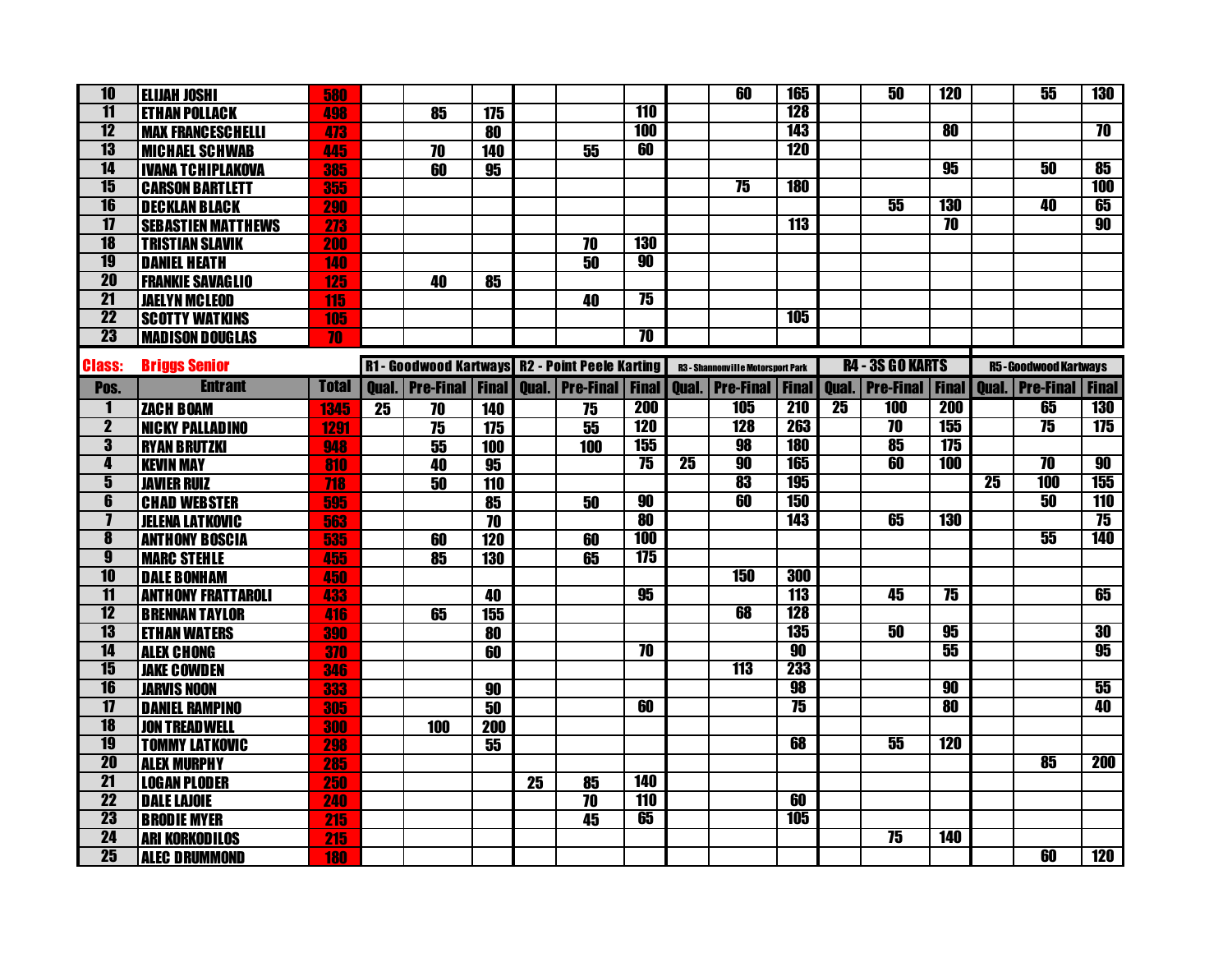| 26                                                 | <b>JAYDEN ELPHAGE</b>                       | 178             |    |                                                 |                  |                 |                            | 50           |                 | 75                                       | 53                |                 |                         |                 |                 |                                                       |                     |
|----------------------------------------------------|---------------------------------------------|-----------------|----|-------------------------------------------------|------------------|-----------------|----------------------------|--------------|-----------------|------------------------------------------|-------------------|-----------------|-------------------------|-----------------|-----------------|-------------------------------------------------------|---------------------|
| $\overline{27}$                                    | <b>GREG REMPEL</b>                          | 170             |    |                                                 |                  |                 | 40                         | <b>130</b>   |                 |                                          |                   |                 |                         |                 |                 |                                                       |                     |
| <b>28</b>                                          | <b>CAMERON FORSYTHE</b>                     | 165             |    |                                                 | 35               |                 |                            |              |                 |                                          |                   |                 |                         | $\overline{10}$ |                 |                                                       | 60                  |
| 29                                                 | <b>SAUMYA PATEL</b>                         | 160             |    |                                                 | 45               |                 |                            |              |                 |                                          |                   |                 |                         |                 |                 | 45                                                    | $\overline{10}$     |
| 30                                                 | <b>KHLOE DRUMMOND</b>                       | 140             |    |                                                 |                  |                 |                            |              |                 |                                          |                   |                 |                         |                 |                 | 40                                                    | <b>100</b>          |
| $\overline{31}$                                    | <b>ABIGAIL COLLINS</b>                      | <b>135</b>      |    |                                                 | 30               |                 |                            | 55           |                 |                                          |                   |                 |                         | 50              |                 |                                                       |                     |
| 32                                                 | <b>NATE FRANCO</b>                          | 125             |    |                                                 |                  |                 |                            |              |                 |                                          |                   |                 | 40                      | 85              |                 |                                                       |                     |
| 33                                                 | <b>CIARRA COLLISON</b>                      | <b>120</b>      |    |                                                 |                  |                 |                            |              |                 |                                          | <b>120</b>        |                 |                         |                 |                 |                                                       |                     |
| 34                                                 | <b>ERIC KUNZ</b>                            | 110             |    |                                                 |                  |                 |                            |              |                 |                                          |                   |                 |                         | 65              |                 |                                                       | 45                  |
| 35                                                 | <b>ADRIAN KONIARZ</b>                       | 105             |    |                                                 | 65               |                 |                            |              |                 |                                          | 40                |                 |                         |                 |                 |                                                       |                     |
| 36                                                 | <b>JOE HRELJA</b>                           | <b>105</b>      |    |                                                 | $\overline{20}$  |                 |                            |              |                 |                                          |                   |                 |                         |                 |                 |                                                       | 85                  |
| $\overline{37}$                                    | <b>JOCELYN GILBERT</b>                      | 85              |    |                                                 |                  |                 |                            | 85           |                 |                                          |                   |                 |                         |                 |                 |                                                       |                     |
| 38                                                 | <b>LOGAN PRINCE</b>                         | 83              |    |                                                 |                  |                 |                            |              |                 |                                          | 83                |                 |                         |                 |                 |                                                       |                     |
| 39                                                 | <b>CADEN DRUMMOND</b>                       | 80              |    |                                                 |                  |                 |                            |              |                 |                                          |                   |                 |                         |                 |                 |                                                       | $\overline{\bf 80}$ |
| 40                                                 | <b>PETER GUATTO</b>                         | $\overline{75}$ |    |                                                 | $\overline{75}$  |                 |                            |              |                 |                                          |                   |                 |                         |                 |                 |                                                       |                     |
| 41                                                 | <b>SEBASTIAN FRANCO</b>                     | 60              |    |                                                 |                  |                 |                            |              |                 |                                          |                   |                 |                         | 60              |                 |                                                       |                     |
| 42                                                 | <b>KAITLYN FREIR</b>                        | 55              |    | 45                                              | 10               |                 |                            |              |                 |                                          |                   |                 |                         |                 |                 |                                                       |                     |
| 43                                                 | <b>FRANCESCA FERRARI</b>                    | 50              |    |                                                 |                  |                 |                            |              |                 |                                          |                   |                 |                         |                 |                 |                                                       | 50                  |
| 44                                                 | <b>STEVEN FUSCO</b>                         | 35              |    |                                                 |                  |                 |                            |              |                 |                                          |                   |                 |                         |                 |                 |                                                       | 35                  |
| 45                                                 | <b>PRATYUSH DAVE</b>                        | 25              |    |                                                 | 25               |                 |                            |              |                 |                                          |                   |                 |                         |                 |                 |                                                       |                     |
| 46                                                 | <b>OWEN KNOWLES</b>                         | $\overline{15}$ |    |                                                 | $\overline{15}$  |                 |                            |              |                 |                                          |                   |                 |                         |                 |                 |                                                       |                     |
|                                                    |                                             |                 |    |                                                 |                  |                 |                            |              |                 |                                          |                   |                 |                         |                 |                 |                                                       |                     |
| 47                                                 | <b>LEVON BEAUDIN</b>                        | 5               |    |                                                 | 5                |                 |                            |              |                 |                                          |                   |                 |                         |                 |                 |                                                       |                     |
|                                                    |                                             |                 |    |                                                 |                  |                 |                            |              |                 |                                          |                   |                 |                         |                 |                 |                                                       |                     |
| <b>Class:</b>                                      | <b>Briggs Junior Lite</b>                   |                 |    | R1 - Goodwood Kartways R2 - Point Peele Karting |                  |                 |                            |              |                 | <b>R3 - Shannonville Motorsport Park</b> |                   |                 | <b>R4 - 3S GO KARTS</b> |                 |                 | <b>R5-Goodwood Kartways</b>                           |                     |
| Pos.                                               | <b>Entrant</b>                              | <b>Total</b>    |    | <b>Qual.</b>   Pre-Final   Final                |                  |                 | <b>Qual.   Pre-Final  </b> | <b>Final</b> |                 | Qual.   Pre-Final   Final                |                   |                 |                         |                 |                 | Qual.   Pre-Final   Final   Qual.   Pre-Final   Final |                     |
| 1                                                  | <b>STEFANO PICERNO</b>                      | 1465            | 25 | 100                                             | <b>200</b>       |                 | 85                         | <b>200</b>   | $\overline{25}$ | <b>105</b>                               | 300               |                 | 60                      | 175             |                 | 60                                                    | <b>130</b>          |
| $\overline{\mathbf{2}}$                            | <b>NATHAN DUPUIS</b>                        | 1381            |    | 75                                              | $\overline{175}$ | $\overline{25}$ | 100                        | 175          |                 | <b>128</b>                               | 233               |                 | $\overline{75}$         | 155             |                 | 85                                                    | <b>155</b>          |
| $\overline{\mathbf{3}}$                            | <b>TALON CLARKE</b>                         | 1218            |    | 65                                              | 130              |                 | 70                         | 155          |                 | 150                                      | <b>143</b>        |                 | <b>100</b>              | 200             |                 | 65                                                    | <b>140</b>          |
| 4                                                  | <b>LUKA JAKIMOVSKI</b>                      | 1171            |    | $\overline{\textbf{85}}$                        | 155              |                 | 75                         | <b>140</b>   |                 | 98                                       | 263               |                 | $\overline{10}$         | <b>130</b>      |                 | 55                                                    | <b>100</b>          |
| $\overline{\mathbf{5}}$                            | <b>JOEY LECCE</b>                           | 1100            |    | 70                                              | 140              |                 | 65                         | <b>130</b>   |                 | 75                                       | <b>210</b>        | $\overline{25}$ | 55                      | <b>140</b>      |                 | $\overline{\bf 70}$                                   | <b>120</b>          |
| $\overline{\mathbf{6}}$<br>$\overline{\mathbf{I}}$ | <b>LEO LUCA DICARLO</b>                     | 768             |    |                                                 |                  |                 |                            |              |                 | 68<br><b>113</b>                         | <b>180</b><br>300 |                 | 85                      | <b>110</b>      | $\overline{25}$ | <b>100</b><br>75                                      | <b>200</b><br>175   |
| $\overline{\mathbf{8}}$                            | <b>ELIAS MCKENZIE</b>                       | 663             |    |                                                 |                  |                 |                            | <b>120</b>   |                 | 83                                       | <b>150</b>        |                 |                         | 85              |                 |                                                       |                     |
| $\overline{\mathbf{g}}$                            | <b>JACOB PARKER</b>                         | 628             |    | 45                                              | 90<br>95         |                 | 55                         |              |                 | 90                                       | <b>165</b>        |                 | 50                      | <b>100</b>      |                 |                                                       |                     |
| $\overline{10}$                                    | <b>JOSHUA SOUMVALIS</b>                     | 555             |    | 55                                              |                  |                 |                            | 95           |                 | 60                                       | <b>195</b>        |                 |                         |                 |                 |                                                       |                     |
| $\overline{11}$                                    | <b>DECKLAN BLACK</b>                        | 350             |    |                                                 |                  |                 |                            |              |                 |                                          |                   |                 | 65                      | <b>120</b>      |                 | 50                                                    | 95                  |
| $\overline{12}$                                    | <b>ANTONIO GALLO</b><br><b>RYAN WALASEK</b> | 330             |    | $\overline{50}$                                 | 120              |                 |                            |              |                 |                                          |                   |                 |                         |                 |                 | 40                                                    | 90                  |
| $\overline{13}$                                    | <b>HUNTER PATTERSON</b>                     | 300<br>270      |    | 40                                              | 100              |                 | 40                         | 90           |                 |                                          |                   |                 |                         |                 |                 |                                                       |                     |
| $\overline{14}$                                    | <b>ELIJAH JOSHI</b>                         | 170             |    | $\overline{\bf 60}$                             | 110              |                 |                            |              |                 |                                          |                   |                 |                         |                 |                 |                                                       |                     |
| 15                                                 | <b>ZACHARY REIA</b>                         | 170             |    |                                                 |                  |                 | 60                         | <b>110</b>   |                 |                                          |                   |                 |                         |                 |                 |                                                       |                     |
| $\overline{\mathbf{16}}$                           | <b>AMELIA CHANDLER</b>                      | 155             |    |                                                 |                  |                 |                            |              |                 |                                          |                   |                 |                         |                 |                 | 45                                                    | 110                 |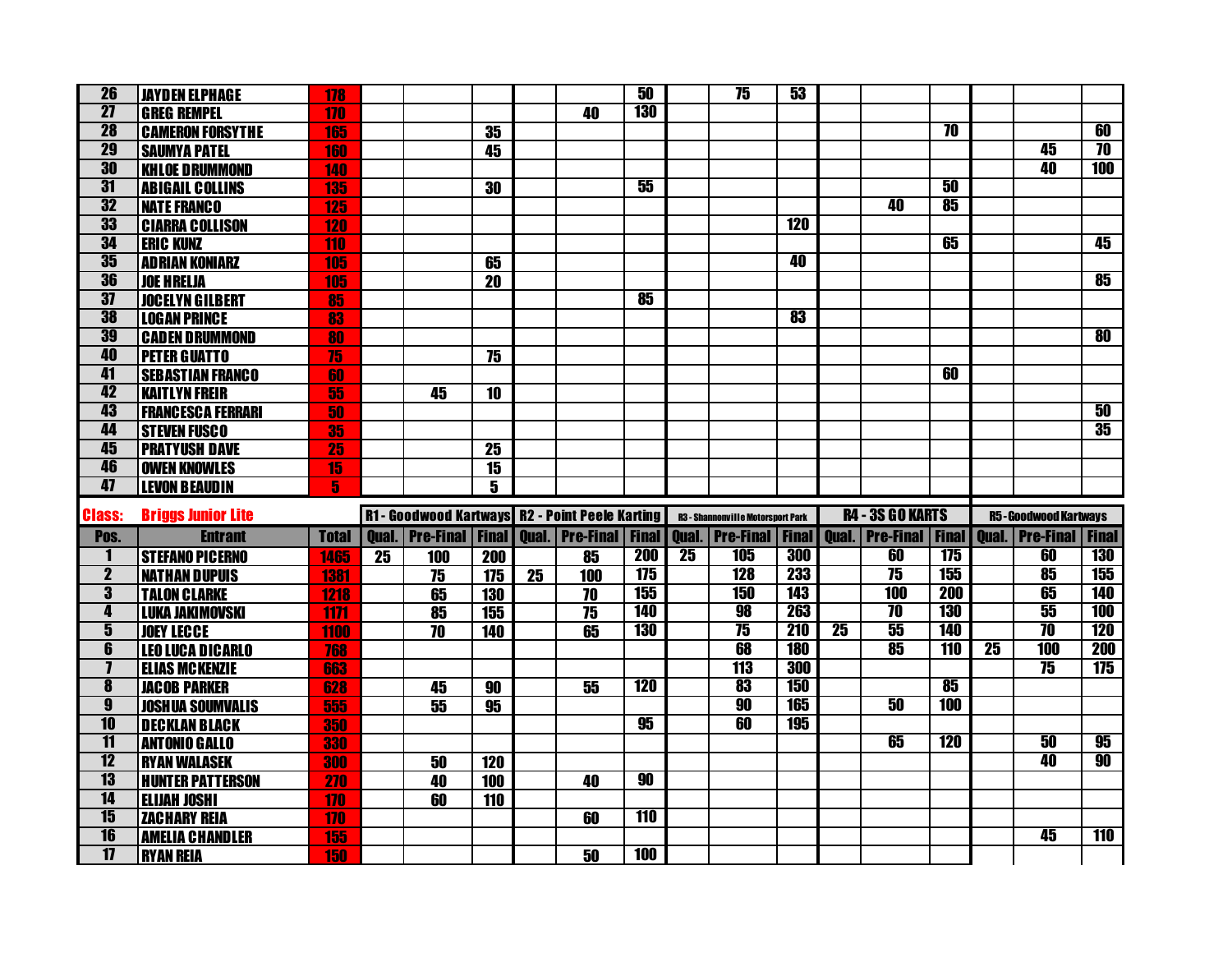| $\overline{18}$                                    | <b>DANIELE GALLO</b>                          | 140          |              |                                                        |              |    |                           |              |                 |                                                  |                |                 | 45                               | 95           |                 |                              |                   |
|----------------------------------------------------|-----------------------------------------------|--------------|--------------|--------------------------------------------------------|--------------|----|---------------------------|--------------|-----------------|--------------------------------------------------|----------------|-----------------|----------------------------------|--------------|-----------------|------------------------------|-------------------|
| <b>19</b>                                          | <b>HENRY BROWN</b>                            | 130          |              |                                                        |              |    |                           |              |                 |                                                  |                |                 | 40                               | 90           |                 |                              |                   |
| 20                                                 | <b>HADYEN EPPLETT</b>                         | <b>130</b>   |              |                                                        |              |    | 45                        | 85           |                 |                                                  |                |                 |                                  |              |                 |                              |                   |
| $\overline{21}$                                    | <b>CHRIS PAPA</b>                             | 85           |              |                                                        |              |    |                           |              |                 |                                                  |                |                 |                                  |              |                 |                              | 85                |
|                                                    |                                               |              |              |                                                        |              |    |                           |              |                 |                                                  |                |                 | <b>R4 - 3S GO KARTS</b>          |              |                 |                              |                   |
| <b>Class:</b>                                      | <b>Rok Master VLR</b>                         |              |              | <b>R1- Goodwood Kartways R2 - Point Peele Karting</b>  |              |    |                           |              |                 | <b>R3 - Shannonville Motorsport Park</b>         |                |                 |                                  |              |                 | <b>R5-Goodwood Kartways</b>  |                   |
| Pos.                                               | <b>Entrant</b>                                | <b>Total</b> | <b>Oual.</b> | <b>Pre-Final</b>                                       | <b>Final</b> |    | <b>Oual.</b> Pre-Final    | <b>Final</b> | <b>Oual.</b>    | <b>Pre-Final</b>                                 | <b>Final</b>   | <b>Qual.</b>    | <b>.   Pre-Final</b>             | <b>Final</b> | <b>Oual</b>     | <b>Pre-Final</b>             | <b>Final</b>      |
| $\mathbf{1}$                                       | <b>CAYDEN GOODRIDGE</b>                       | 1396         |              | 100                                                    | 200          |    | 55                        | <b>200</b>   |                 | <b>128</b>                                       | <b>233</b>     | 25              | <b>100</b>                       | <b>200</b>   |                 |                              | 155               |
| $\mathbf 2$                                        | <b>AND REW VALENZANO</b>                      | 1175         |              | 70                                                     | 140          |    | 70                        | 155          |                 | $\overline{75}$                                  | <b>180</b>     |                 | $\overline{10}$                  | <b>140</b>   |                 | <b>100</b>                   | 175               |
| $\overline{\mathbf{3}}$                            | <b>ALEX MANKOVSKI</b>                         | 1068         |              | 75                                                     |              | 25 | 85                        | <b>120</b>   |                 | 113                                              | <b>210</b>     |                 | 60                               | 155          |                 | 85                           | 140               |
| 4                                                  | <b>MARK PAVAN</b>                             | 1030         |              | 50                                                     | 130          |    | 75                        | 175          |                 | 90                                               | <b>195</b>     |                 | $\overline{75}$                  | <b>130</b>   |                 |                              | <b>110</b>        |
| $\overline{\mathbf{5}}$                            | <b>GIL STRASSGUERTL</b>                       | 1023         |              | 55                                                     | 100          |    | 100                       | <b>140</b>   |                 | 98                                               | 165            |                 | 55                               | <b>120</b>   |                 | 60                           | 130               |
| $\overline{\mathbf{6}}$                            | <b>PAUL RHODES</b>                            | 998          |              | 65                                                     | 110          |    | 65                        | <b>130</b>   |                 | 105                                              | 263            |                 | 85                               | 175          |                 |                              |                   |
| $\overline{\mathbf{I}}$                            | <b>SCOTT FLETCHER</b>                         | 783          |              | 45                                                     | 95           |    | 60                        | <b>110</b>   |                 | 60                                               | <b>143</b>     |                 | 50                               | <b>100</b>   |                 | 40                           | 80                |
| $\overline{\mathbf{8}}$                            | <b>JOHN CARIATI</b>                           | 705          | 25           | 85                                                     | 175          |    | 50                        | <b>100</b>   |                 |                                                  |                |                 |                                  |              |                 | 70                           | 200               |
| $\overline{\mathbf{g}}$                            | <b>STEVE ZALUNARDO</b>                        | 673          |              | 60                                                     | 120          |    |                           |              |                 | 68                                               | <b>150</b>     |                 | 65                               | <b>110</b>   |                 |                              | 100               |
| $\overline{10}$                                    | <b>ADAM HEPWORTH</b>                          | 503          |              |                                                        | 155          |    |                           |              |                 | 83                                               | <b>135</b>     |                 |                                  |              |                 | 65                           | 65                |
| $\overline{11}$                                    | <b>JOE CRUPI</b>                              | 475          |              |                                                        |              |    |                           |              | $\overline{25}$ | 150                                              | 300            |                 |                                  |              |                 |                              |                   |
| $\overline{12}$                                    | <b>IVAN HINCU</b>                             | 195          |              |                                                        |              |    |                           |              |                 |                                                  |                |                 |                                  |              |                 | 75                           | 120               |
| 13                                                 | <b>WILL MACINA</b>                            | 145          |              |                                                        |              |    |                           |              |                 |                                                  |                |                 |                                  |              |                 | 55                           | 90                |
| $\overline{14}$                                    | <b>CHRIS SMYCK</b>                            | 140          |              |                                                        |              |    |                           |              |                 |                                                  |                |                 |                                  |              |                 | 45                           | 95                |
| $\overline{15}$                                    | <b>DANTE PELACCIA</b>                         | <b>120</b>   |              |                                                        |              |    |                           |              |                 |                                                  |                |                 |                                  |              |                 | 50                           | 70                |
| $\overline{16}$                                    | <b>LIAM RHODES</b>                            | 100          |              |                                                        |              |    |                           |              |                 |                                                  |                |                 |                                  |              | $\overline{25}$ |                              | 75                |
| $\overline{1}$                                     | <b>NIKITA NEMCEVS</b>                         | 85           |              |                                                        |              |    |                           |              |                 |                                                  |                |                 |                                  |              |                 |                              | 85                |
| <b>18</b>                                          | <b>KYLE BANKS</b>                             | 40           |              | 40                                                     |              |    |                           |              |                 |                                                  |                |                 |                                  |              |                 |                              |                   |
| <b>Class:</b>                                      | <b>Rok Junior</b>                             |              |              | R1 - Goodwood Kartways R2 - Point Peele Karting        |              |    |                           |              |                 | <b>R3 - Shannonville Motorsport Park</b>         |                |                 | <b>R4 - 3S GO KARTS</b>          |              |                 | <b>R5-Goodwood Kartways</b>  |                   |
|                                                    |                                               |              |              | Qual.   Pre-Final   Final   Qual.   Pre-Final          |              |    |                           | <b>Final</b> |                 |                                                  |                |                 | <b>Qual.</b>   Pre-Final   Final |              |                 | <b>Qual. Pre-Final Final</b> |                   |
| Pos.<br>1                                          | <b>Entrant</b>                                | <b>Total</b> |              |                                                        |              |    |                           | 175          | $\overline{25}$ | <b>Qual.   Pre-Final   Final  </b><br><b>150</b> | 300            |                 | 85                               | 175          |                 |                              |                   |
| $\overline{\mathbf{2}}$                            | <b>CHRISTIAN VALVERDE</b>                     | 1485         | 25           | 85                                                     | 175          |    | 75                        | <b>200</b>   |                 |                                                  |                | $\overline{25}$ | <b>100</b>                       | <b>200</b>   |                 | 85<br><b>100</b>             | 155<br><b>200</b> |
| $\overline{\mathbf{3}}$                            | <b>AYDEN INGRATTA</b><br><b>ETHAN POLLACK</b> | 1275         |              | 100                                                    | 200          | 25 | 100                       | 155          |                 | 113                                              | 233            |                 | $\overline{75}$                  | 155          |                 | 70                           | 140               |
| 4                                                  |                                               | 1256         |              | 75                                                     | 155          |    | 85                        | <b>130</b>   |                 | 90                                               | <b>195</b>     |                 | 65                               | <b>130</b>   |                 | 55                           | <b>120</b>        |
| $\overline{\mathbf{5}}$                            | <b>SARA VICO</b>                              | 1045         |              | 65<br>70                                               | <b>130</b>   |    | 65<br>70                  | <b>140</b>   |                 | 128                                              | 263            |                 | $\overline{\bf 70}$              | <b>140</b>   |                 |                              |                   |
| $\overline{\mathbf{6}}$                            | <b>BRAEDON FOWLER</b>                         | 1021         |              |                                                        | 140          |    |                           | <b>120</b>   |                 | 105                                              | <b>210</b>     |                 |                                  |              |                 | 60                           |                   |
| $\overline{\mathbf{I}}$                            | <b>BK KEDAIRY</b>                             | 735          |              | 60                                                     | 120          |    | 60                        |              |                 | 98                                               | <b>180</b>     |                 |                                  |              |                 | 50                           | <b>110</b>        |
|                                                    | <b>FRANCO SAVAGLIO</b>                        | 438          |              |                                                        |              |    |                           |              |                 |                                                  |                |                 |                                  |              | $\overline{25}$ | $\overline{75}$              |                   |
| $\overline{\mathbf{8}}$<br>$\overline{\mathbf{g}}$ | <b>JOSEPH LAUNI</b>                           | 275          |              |                                                        |              |    |                           |              |                 |                                                  |                |                 |                                  |              |                 | 65                           | 175<br><b>130</b> |
| $\overline{10}$                                    | <b>RYAN MAXWELL</b>                           | 195          |              |                                                        |              |    |                           |              |                 |                                                  |                |                 | 60                               | <b>120</b>   |                 |                              |                   |
|                                                    | <b>MICHAEL SCHWAB</b>                         | <b>180</b>   |              |                                                        |              |    |                           |              |                 |                                                  |                |                 |                                  |              |                 |                              |                   |
| <b>Class:</b>                                      | <b>Briggs Cadet</b>                           |              |              | <b>R1 - Goodwood Kartways R2 - Point Peele Karting</b> |              |    |                           |              |                 | <b>R3 - Shannonville Motorsport Park</b>         |                |                 | <b>R4 - 3S GO KARTS</b>          |              |                 | <b>R5-Goodwood Kartways</b>  |                   |
| Pos.                                               | <b>Entrant</b>                                | <b>Total</b> |              | <b>Oual.</b>   Pre-Final   Final                       |              |    | Qual.   Pre-Final   Final |              | <b>Qual.</b>    | <b>Pre-Final</b>                                 | <b>Final I</b> |                 | Qual.   Pre-Final   Final        |              |                 | Qual.   Pre-Final   Final    |                   |
|                                                    | <b>CHRISTIAN PAPP</b>                         | 1648         | 25           | 100                                                    | <b>200</b>   | 25 | 100                       | 200          | $\overline{25}$ | <b>128</b>                                       | 300            | $\overline{25}$ | <b>100</b>                       | 155          | $\overline{25}$ | 85                           | <b>155</b>        |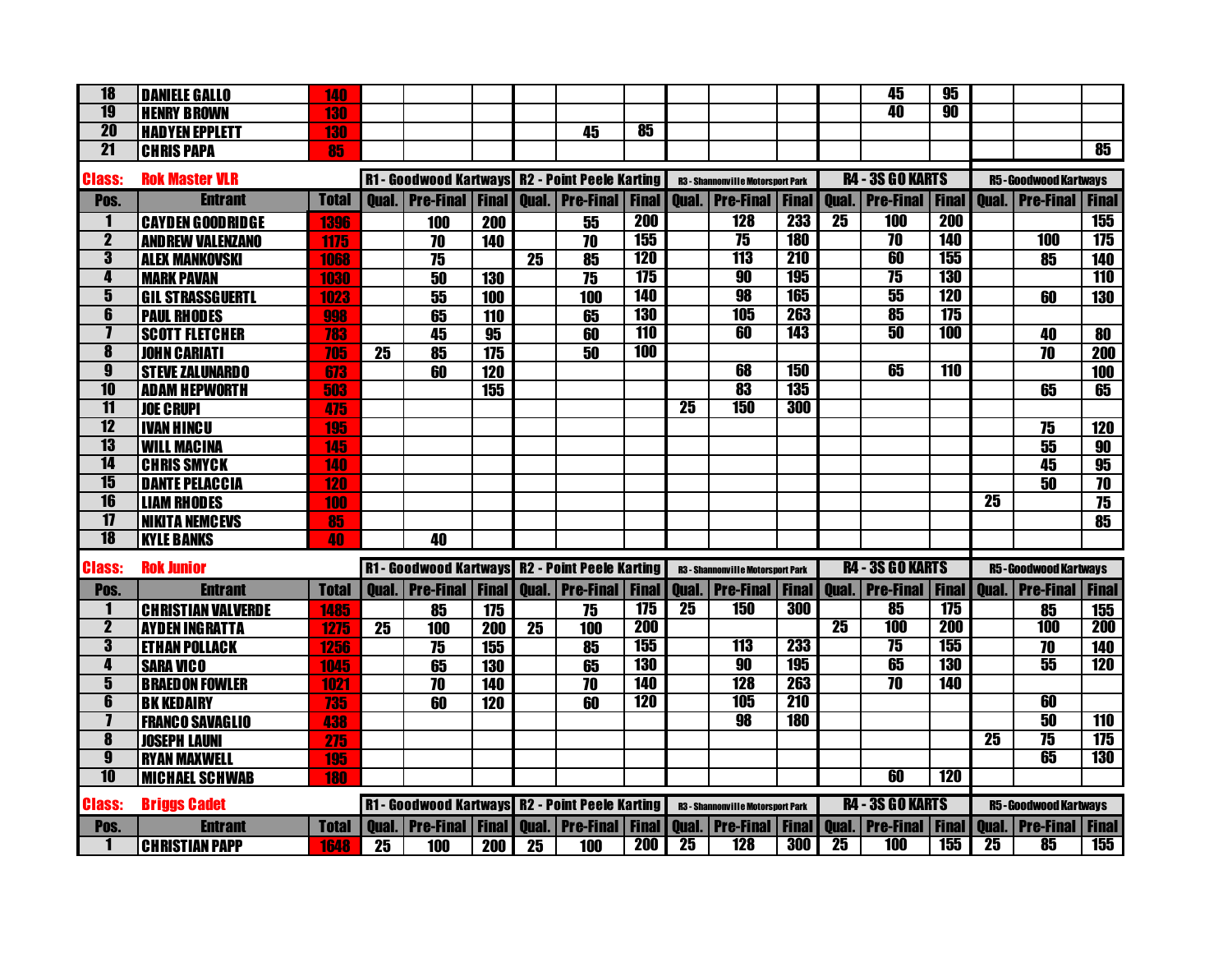|                                                    |                            |              |                            |                          |    |                                                        | 110             |                 | $\overline{75}$                          | <b>210</b>   |                 | 85                       | 200                 |                 | <b>100</b>                  | <b>200</b>      |
|----------------------------------------------------|----------------------------|--------------|----------------------------|--------------------------|----|--------------------------------------------------------|-----------------|-----------------|------------------------------------------|--------------|-----------------|--------------------------|---------------------|-----------------|-----------------------------|-----------------|
| $\overline{\mathbf{2}}$<br>$\overline{\mathbf{3}}$ | <b>ROCCO SIMONE</b>        | 1270         | $\overline{75}$            | 175                      |    | 40                                                     | <b>140</b>      |                 | <b>113</b>                               | <b>195</b>   |                 | $\overline{75}$          | 175                 |                 | 65                          | 175             |
|                                                    | <b>ETHAN CHAN</b>          | 1248         | 85                         | 140                      |    | 85                                                     | 45              |                 | <b>150</b>                               | 263          |                 | $\overline{70}$          | <b>140</b>          |                 | 55                          | 110             |
| 4                                                  | <b>OUINN TYERS</b>         | 1113         | $\overline{55}$            | 155                      |    | $\overline{70}$                                        | 175             |                 |                                          | 233          |                 | 60                       | <b>130</b>          |                 |                             |                 |
| $\overline{\mathbf{5}}$                            | <b>DECKLAN DEONARINE</b>   | 971          |                            |                          |    | 75                                                     |                 |                 | 83                                       |              |                 |                          |                     |                 | $\overline{75}$             | <b>140</b>      |
| 6                                                  | <b>ETHAN TYERS</b>         | 775          |                            | 70                       |    | 55                                                     | <b>100</b>      |                 | <b>105</b>                               | <b>150</b>   |                 | 50                       | <b>100</b>          |                 | 50                          | 95              |
| $\overline{\mathbf{I}}$                            | <b>NOAH LANDRY</b>         | 708          | 70                         | <b>130</b>               |    |                                                        |                 |                 | 90                                       | <b>143</b>   |                 | 65                       | <b>120</b>          |                 |                             | 90              |
| 8                                                  | <b>BEN LAWRENCE</b>        | 703          | 45                         | 100                      |    |                                                        | 90              |                 | 68                                       | <b>180</b>   |                 | 55                       | 95                  |                 |                             | $\overline{10}$ |
| $\overline{\mathbf{g}}$                            | <b>LEO DA SILVA</b>        | 523          | $\overline{50}$            | 110                      |    |                                                        |                 |                 | 98                                       | <b>165</b>   |                 |                          | 55                  |                 |                             | 45              |
| 10                                                 | <b>HUDSON URLIN</b>        | 500          |                            |                          |    | 60                                                     | <b>130</b>      |                 |                                          |              |                 |                          | <b>110</b>          |                 | $\overline{\bf 70}$         | <b>130</b>      |
| $\overline{11}$                                    | <b>NIKO PICERNO</b>        | 470          |                            | 65                       |    |                                                        | 95              |                 |                                          | <b>105</b>   |                 |                          | $\overline{75}$     |                 | 45                          | 85              |
| $\overline{12}$                                    | <b>JUSTIN DI LUCIA</b>     | 468          |                            |                          |    | 65                                                     | 155             |                 |                                          | 68           |                 |                          |                     |                 | 60                          | <b>120</b>      |
| 13                                                 | <b>SHAUN EVANS</b>         | 438          |                            | 95                       |    |                                                        | 80              |                 |                                          | 98           |                 | 45                       | $\overline{\bf 80}$ |                 |                             | 40              |
| $\overline{14}$                                    | <b>COLE MORGAN</b>         | 375          | 60                         | <b>120</b>               |    | 50                                                     | <b>120</b>      |                 |                                          |              |                 |                          |                     |                 |                             | 25              |
| 15                                                 | <b>DOMENICO CRUPI</b>      | 348          | 40                         | $\overline{\textbf{85}}$ |    |                                                        |                 |                 |                                          | <b>113</b>   |                 |                          | 50                  |                 |                             | 60              |
| 16                                                 | <b>JAKE HEPWORTH</b>       | 343          |                            | 75                       |    |                                                        |                 |                 | 60                                       | <b>128</b>   |                 |                          |                     |                 |                             | 80              |
| $\overline{1}$                                     | <b>ASHER PAVAN</b>         | 333          |                            | 45                       |    |                                                        |                 |                 |                                          | 83           |                 | 40                       | $\overline{90}$     |                 |                             | $\overline{75}$ |
| $\overline{18}$                                    | <b>COLE DAVIDSON</b>       | <b>280</b>   |                            | 40                       |    |                                                        |                 |                 |                                          | <b>120</b>   |                 |                          | 85                  |                 |                             | 35              |
| 19                                                 | <b>AIDEN KISHUN</b>        | 260          |                            | $\overline{60}$          |    |                                                        | 50              |                 |                                          | 75           |                 |                          | 60                  |                 |                             | 15              |
| $\overline{20}$                                    | <b>PATRICK ST.PIERRE</b>   | <b>220</b>   |                            | 55                       |    |                                                        | $\overline{10}$ |                 |                                          |              |                 |                          | 65                  |                 |                             | 30              |
| $\overline{21}$                                    | <b>DOMINICK MOSKALENKO</b> | <b>220</b>   |                            | 80                       |    |                                                        |                 |                 |                                          |              |                 |                          |                     |                 | 40                          | <b>100</b>      |
| $\overline{22}$                                    | <b>MELVILLE DOS SANTOS</b> | <b>180</b>   |                            |                          |    |                                                        |                 |                 |                                          | 90           |                 |                          | $\overline{\bf 70}$ |                 |                             | $\overline{20}$ |
| <b>23</b>                                          | <b>LETICIA MOSKALENKO</b>  | 155          |                            | 90                       |    |                                                        |                 |                 |                                          |              |                 |                          |                     |                 |                             | 65              |
| 24                                                 | <b>ATHAN SMARDENKAS</b>    | 145          |                            |                          |    | 45                                                     | 40              |                 |                                          | 60           |                 |                          |                     |                 |                             |                 |
| $\overline{25}$                                    | <b>IVAN CHERNYSOV</b>      | 135          |                            |                          |    |                                                        |                 |                 |                                          | 135          |                 |                          |                     |                 |                             |                 |
| 26                                                 | <b>DECLAN BLACK</b>        | 115          | 65                         | 50                       |    |                                                        |                 |                 |                                          |              |                 |                          |                     |                 |                             |                 |
| $\overline{27}$                                    | <b>ADAM SALDANHA</b>       | 85           |                            |                          |    |                                                        | 85              |                 |                                          |              |                 |                          |                     |                 |                             |                 |
| <b>28</b>                                          | <b>RYAN MORGAN</b>         | 75           |                            |                          |    |                                                        | $\overline{75}$ |                 |                                          |              |                 |                          |                     |                 |                             |                 |
| 29                                                 | <b>DOMING ARTALE</b>       | 65           |                            |                          |    |                                                        | 65              |                 |                                          |              |                 |                          |                     |                 |                             |                 |
| 30                                                 |                            | 60           |                            |                          |    |                                                        | 60              |                 |                                          |              |                 |                          |                     |                 |                             |                 |
| $\overline{31}$                                    | <b>SEBASTIAN MAZZA</b>     |              |                            |                          |    |                                                        |                 |                 |                                          |              |                 |                          |                     |                 |                             | 55              |
|                                                    | <b>HUDSON HATHWAY</b>      | 55           |                            |                          |    |                                                        | 55              |                 |                                          |              |                 |                          |                     |                 |                             |                 |
| 32                                                 | <b>BROOKLYN STEHLE</b>     | 55           |                            |                          |    |                                                        |                 |                 |                                          |              |                 |                          |                     |                 |                             |                 |
| 33                                                 | <b>COLBY BOUTRARA</b>      | 50           |                            |                          |    |                                                        |                 |                 |                                          |              |                 |                          |                     |                 |                             | 50              |
| <b>Class:</b>                                      | <b>Mini Rok</b>            |              |                            |                          |    | <b>R1 - Goodwood Kartways R2 - Point Peele Karting</b> |                 |                 | <b>R3 - Shannonville Motorsport Park</b> |              |                 | <b>R4 - 3S GO KARTS</b>  |                     |                 | <b>R5-Goodwood Kartways</b> |                 |
| Pos.                                               | <b>Entrant</b>             | <b>Total</b> | <b>Qual.   Pre-Final  </b> | <b>Final</b>             |    | <b>Qual.   Pre-Final</b>                               | <b>Final</b>    |                 | <b>Qual.</b> Pre-Final                   | <b>Final</b> | <b>Oual.</b>    | <b>Pre-Final   Final</b> |                     |                 | <b>Qual.   Pre-Final  </b>  | <b>Final</b>    |
| 1                                                  | <b>JORDAN DI LEO</b>       | 1533         | 85                         | 175                      | 25 | 100                                                    | <b>200</b>      |                 | $\overline{75}$                          | <b>263</b>   |                 | 85                       | <b>200</b>          | $\overline{25}$ | <b>100</b>                  | <b>200</b>      |
| $\overline{\mathbf{2}}$                            | <b>CHRISTIAN PAPP</b>      | 1475         | $\overline{75}$            | 140                      |    | 85                                                     | 175             | $\overline{25}$ | 150                                      | 300          | $\overline{25}$ | <b>100</b>               | 175                 |                 | $\overline{10}$             | <b>155</b>      |
| 3                                                  | <b>MAYER DEONARINE</b>     | 1251         | 65                         | 155                      |    | 40                                                     | <b>155</b>      |                 | 113                                      | 233          |                 | $\overline{75}$          | <b>155</b>          |                 | 85                          | 175             |
| 4                                                  | <b>ROCCO SIMONE</b>        | 1128         | 60                         | <b>130</b>               |    | 75                                                     | <b>140</b>      |                 | <b>128</b>                               | <b>210</b>   |                 | $\overline{\bf 70}$      | <b>130</b>          |                 | 75                          | <b>110</b>      |
| $\overline{\mathbf{5}}$                            | <b>OUINN TYERS</b>         | 1053         | 55                         | 110                      |    | 70                                                     | <b>130</b>      |                 | 83                                       | <b>195</b>   |                 | 65                       | <b>140</b>          |                 | 65                          | <b>140</b>      |
| 6                                                  | <b>DECKLAN DEONARINE</b>   | 868          | 40                         | 100                      |    | 65                                                     | <b>110</b>      |                 | 68                                       | 165          |                 | 45                       | 95                  |                 | 60                          | <b>120</b>      |
| $\overline{\mathbf{I}}$                            | <b>STEFANO PICERNO</b>     | 770          | 70                         | <b>120</b>               |    | 55                                                     | 90              |                 | <b>105</b>                               | <b>180</b>   |                 | 50                       | <b>100</b>          |                 |                             |                 |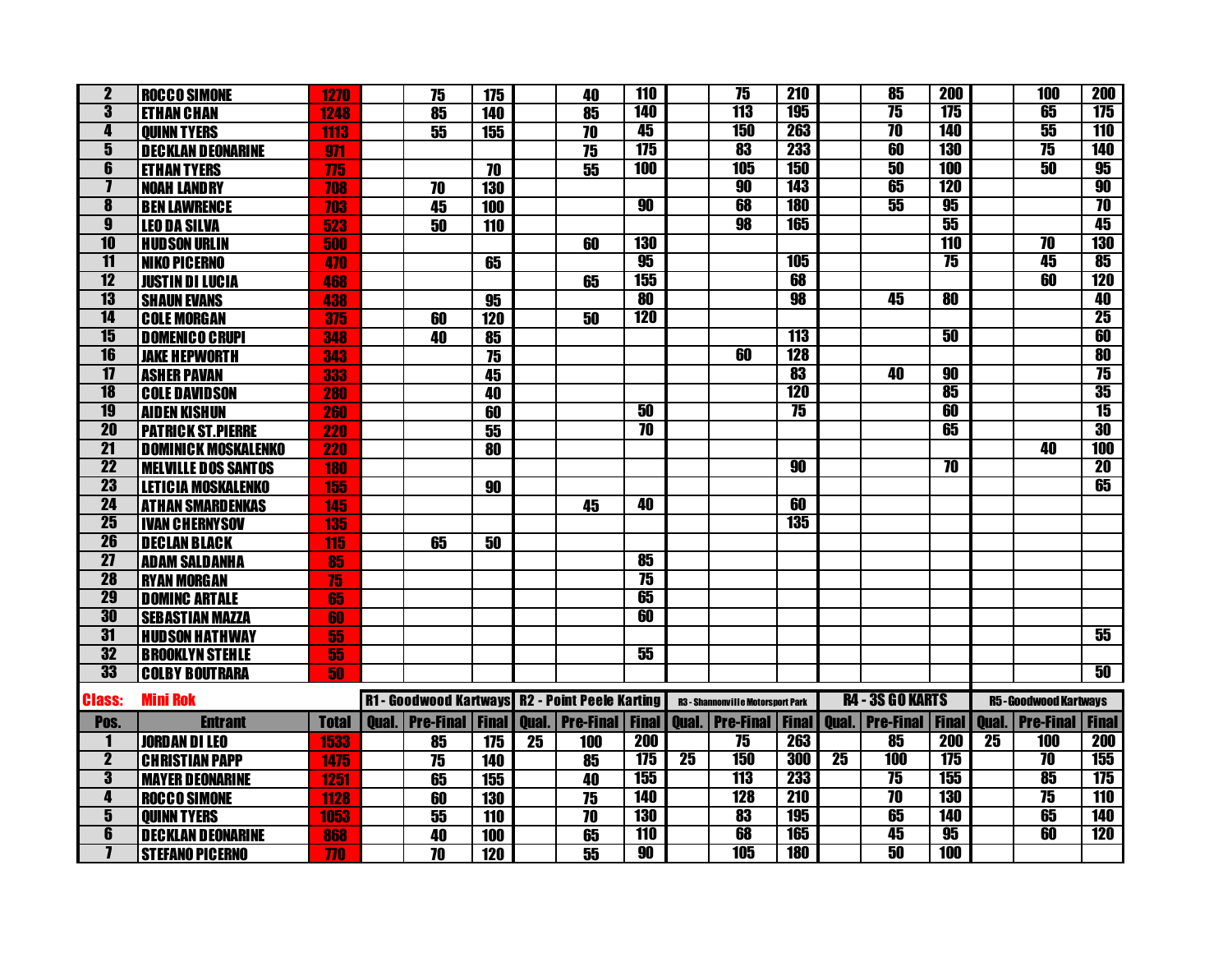| 8                       | <b>NIKO PICERNO</b>        | 645          |              |                                                 |            |    | 50                     | 95           |                 | 60                                       | <b>135</b>      |              | 55                      | 110        |                 | 45                                                   | 95                  |
|-------------------------|----------------------------|--------------|--------------|-------------------------------------------------|------------|----|------------------------|--------------|-----------------|------------------------------------------|-----------------|--------------|-------------------------|------------|-----------------|------------------------------------------------------|---------------------|
| $\overline{\mathbf{g}}$ | <b>MELVILLE DOS SANTOS</b> | 445          |              | 45                                              | 90         |    |                        |              |                 |                                          |                 |              | 60                      | <b>120</b> |                 | 40                                                   | 90                  |
| $\overline{10}$         | <b>NICHOLAS LORUSSO</b>    | 425          |              |                                                 |            |    |                        |              |                 | 90                                       | <b>150</b>      |              |                         |            |                 | 55                                                   | <b>130</b>          |
| $\overline{11}$         | <b>MASSIMO LORUSSO</b>     | 391          |              |                                                 |            |    |                        |              |                 | 98                                       | <b>143</b>      |              |                         |            |                 | 50                                                   | <b>100</b>          |
| 12                      | <b>JENSEN BURNETT</b>      | 325          | 25           | 100                                             | <b>200</b> |    |                        |              |                 |                                          |                 |              |                         |            |                 |                                                      |                     |
| $\overline{13}$         | <b>JUSTIN DI LUCIA</b>     | 305          |              | 50                                              | 95         |    | 60                     | 100          |                 |                                          |                 |              |                         |            |                 |                                                      |                     |
| $\overline{14}$         | <b>HUDSON URLIN</b>        | 165          |              |                                                 |            |    | 45                     | <b>120</b>   |                 |                                          |                 |              |                         |            |                 |                                                      |                     |
| <b>Class:</b>           | <b>Briggs Masters</b>      |              |              | R1 - Goodwood Kartways R2 - Point Peele Karting |            |    |                        |              |                 | <b>R3 - Shannonville Motorsport Park</b> |                 |              | <b>R4 - 3S GO KARTS</b> |            |                 | <b>R5-Goodwood Kartways</b>                          |                     |
| Pos.                    | <b>Entrant</b>             | <b>Total</b> | <b>Oual.</b> | <b>Pre-Final Final</b>                          |            |    | <b>Qual. Pre-Final</b> | <b>Final</b> |                 | <b>Qual.</b> Pre-Final                   | <b>Final</b>    | <b>Oual.</b> |                         |            |                 | <b>Pre-Final   Final   Qual.   Pre-Final   Final</b> |                     |
| 1                       | <b>STEVEN MACVOY</b>       | 1405         | 25           | 85                                              | 155        |    | 85                     | 175          |                 | <b>150</b>                               | 300             |              | $\overline{75}$         | <b>130</b> |                 | 85                                                   | <b>140</b>          |
| $\overline{2}$          | <b>DANIEL DEMARAS</b>      | 1220         |              | 75                                              | <b>200</b> |    |                        | <b>100</b>   | $\overline{25}$ | 105                                      | <b>180</b>      | 25           | 85                      | 175        |                 | $\overline{75}$                                      | 175                 |
| $\overline{\mathbf{3}}$ | <b>ELI YANKO</b>           | 970          |              | 100                                             | 140        |    | 75                     | 155          |                 | 90                                       | <b>210</b>      |              |                         |            |                 | $\overline{10}$                                      | <b>130</b>          |
| 4                       | <b>BRUNO POLO</b>          | 796          |              | 60                                              | 110        |    | 70                     | <b>120</b>   |                 | 68                                       | <b>143</b>      |              | $\overline{10}$         | <b>155</b> |                 |                                                      |                     |
| $\overline{\mathbf{5}}$ | <b>MARC STEHLE</b>         | 625          |              |                                                 |            |    | 100                    | <b>200</b>   |                 |                                          |                 |              |                         |            | $\overline{25}$ | <b>100</b>                                           | 200                 |
| 6                       | <b>DAVE PATRICK</b>        | 616          |              |                                                 |            | 25 | 60                     | <b>140</b>   |                 | <b>128</b>                               | 263             |              |                         |            |                 |                                                      |                     |
| $\mathbf{7}$            | <b>LEVON BEAUDIN</b>       | 590          |              | 50                                              | <b>130</b> |    |                        | <b>130</b>   |                 | 60                                       | <b>135</b>      |              |                         |            |                 |                                                      | 85                  |
| $\overline{\mathbf{8}}$ | <b>MATT CAMERON</b>        | 445          |              |                                                 | 95         |    |                        |              |                 |                                          | 90              |              | 50                      | 120        |                 |                                                      | 90                  |
| $\boldsymbol{9}$        | <b>SAM DEMARCO</b>         | 418          |              |                                                 | 70         |    |                        |              |                 |                                          | 83              |              | 55                      | <b>110</b> |                 | 45                                                   | 55                  |
| $\overline{10}$         | <b>BEN MORGAN</b>          | 400          |              | 65                                              | 175        |    |                        |              |                 |                                          |                 |              |                         |            |                 | 60                                                   | <b>100</b>          |
| $\overline{11}$         | <b>PETER COURTEAU</b>      | 390          |              | 45                                              | 80         |    | 65                     | 80           |                 |                                          | $\overline{75}$ |              |                         |            |                 |                                                      | 45                  |
| 12                      | <b>JASON ROTHMAN</b>       | 388          |              |                                                 |            |    |                        |              |                 | 98                                       | <b>195</b>      |              |                         |            |                 |                                                      | 95                  |
| 13                      | <b>STEVE LYONS</b>         | 346          |              |                                                 |            |    |                        |              |                 | <b>113</b>                               | 233             |              |                         |            |                 |                                                      |                     |
| $\overline{14}$         | <b>CHRIS LEMME</b>         | 325          |              |                                                 | 85         |    |                        |              |                 |                                          | <b>120</b>      |              |                         |            |                 | 40                                                   | $\overline{\bf 80}$ |
| 15                      | <b>LUC BALDUZZI</b>        | 320          |              |                                                 |            |    |                        |              |                 |                                          |                 |              | 60                      | <b>140</b> |                 |                                                      | 120                 |
| 16                      | <b>RYAN BRUTZKI</b>        | 300          |              |                                                 |            |    |                        |              |                 |                                          |                 |              | <b>100</b>              | <b>200</b> |                 |                                                      |                     |
| $\overline{17}$         | <b>STEVEN CHAN</b>         | 280          |              | 55                                              | <b>120</b> |    |                        |              |                 |                                          | <b>105</b>      |              |                         |            |                 |                                                      |                     |
| 18                      | <b>JAKE COLLISON</b>       | 240          |              |                                                 |            |    |                        |              |                 | $\overline{75}$                          | <b>165</b>      |              |                         |            |                 |                                                      |                     |
| 19                      | <b>KRIS MARTIN</b>         | 233          |              |                                                 |            |    |                        |              |                 | 83                                       | <b>150</b>      |              |                         |            |                 |                                                      |                     |
| <b>20</b>               | <b>MIKE HUSBY</b>          | 233          |              |                                                 |            |    |                        |              |                 |                                          | <b>113</b>      |              |                         |            |                 | 55                                                   | 65                  |
| $\overline{21}$         | <b>DAN SKILTON</b>         | 175          |              |                                                 |            |    |                        |              |                 |                                          |                 |              |                         |            |                 | 65                                                   | 110                 |
| $\overline{22}$         | <b>TONY COSSETTI</b>       | 170          |              | 70                                              | 100        |    |                        |              |                 |                                          |                 |              |                         |            |                 |                                                      |                     |
| $\overline{23}$         | <b>JD SAVAGLIO</b>         | 168          |              |                                                 |            |    |                        |              |                 |                                          | 98              |              |                         |            |                 |                                                      | $\overline{\bf 70}$ |
| $\overline{24}$         | <b>MIKE MCLOED</b>         | 165          |              |                                                 |            |    | 55                     | 110          |                 |                                          |                 |              |                         |            |                 |                                                      |                     |
| $\overline{25}$         | <b>SHAWN KNOWLTON</b>      | 165          |              |                                                 |            |    |                        |              |                 |                                          |                 |              | 65                      | <b>100</b> |                 |                                                      |                     |
| 26                      | <b>MITCH WALSH</b>         | 140          |              |                                                 |            |    | 50                     | 90           |                 |                                          |                 |              |                         |            |                 |                                                      |                     |
| $\overline{27}$         | <b>AND REW SUTAK</b>       | 135          |              |                                                 |            |    | 40                     | 95           |                 |                                          |                 |              |                         |            |                 |                                                      |                     |
| <b>28</b>               | <b>AND REW GRINYER</b>     | <b>130</b>   |              | 40                                              | 90         |    |                        |              |                 |                                          |                 |              |                         |            |                 |                                                      |                     |
| 29                      | <b>DAN ARTALE</b>          | 130          |              |                                                 |            |    | 45                     | 85           |                 |                                          |                 |              |                         |            |                 |                                                      |                     |
| 30                      | <b>AND REW RYAN</b>        | 128          |              |                                                 |            |    |                        |              |                 |                                          | <b>128</b>      |              |                         |            |                 |                                                      |                     |
| $\overline{31}$         | <b>LORENZO CONTE</b>       | 100          |              |                                                 |            |    |                        |              |                 |                                          |                 |              |                         |            |                 | 50                                                   | 50                  |
| 32                      | <b>PIER PAOLO PETRUCCI</b> | 75           |              |                                                 | 75         |    |                        |              |                 |                                          |                 |              |                         |            |                 |                                                      |                     |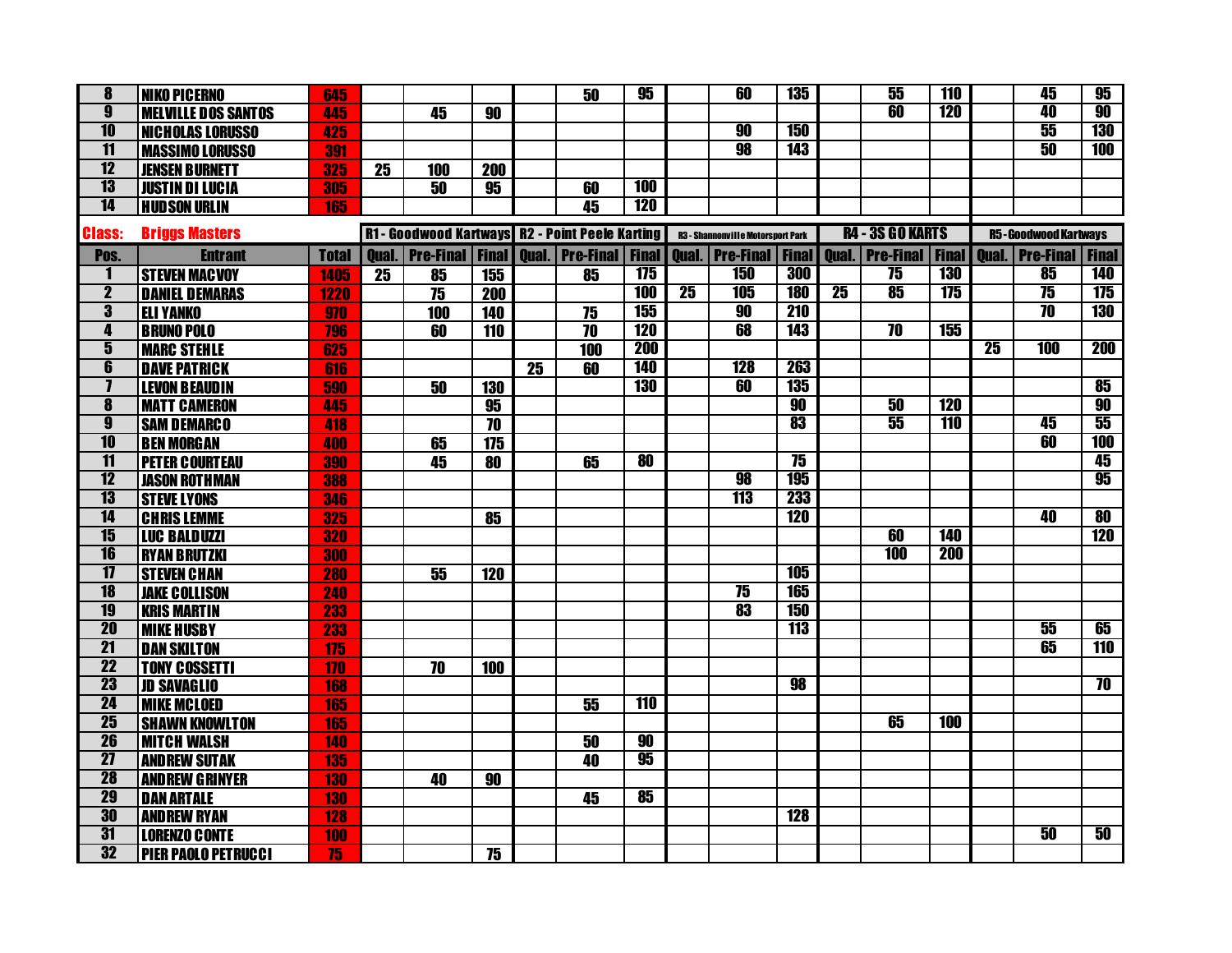| 33                      | <b>KEVIN MAY</b>          | 75           |                 |                                                 |                          |                 |                          |                     |                 |                                          |              |                 |                         |            |    |                                                    | 75              |
|-------------------------|---------------------------|--------------|-----------------|-------------------------------------------------|--------------------------|-----------------|--------------------------|---------------------|-----------------|------------------------------------------|--------------|-----------------|-------------------------|------------|----|----------------------------------------------------|-----------------|
| 34                      | <b>MICHAEL CUNHA</b>      | 75           |                 |                                                 |                          |                 |                          |                     |                 |                                          | 75           |                 |                         |            |    |                                                    |                 |
| 35                      | <b>DAVID KING</b>         | 60           |                 |                                                 |                          |                 |                          |                     |                 |                                          |              |                 |                         |            |    |                                                    | 60              |
| <b>Class:</b>           | <b>KartStars Senior</b>   |              |                 | R1 - Goodwood Kartways R2 - Point Peele Karting |                          |                 |                          |                     |                 | <b>R3 - Shannonville Motorsport Park</b> |              |                 | <b>R4 - 3S GO KARTS</b> |            |    | <b>R5-Goodwood Kartways</b>                        |                 |
| Pos.                    | <b>Entrant</b>            | <b>Total</b> |                 | <b>Oual.</b>   Pre-Final   Final                |                          |                 | <b>Oual.</b>   Pre-Final | <b>Final</b>        |                 | <b>Oual.</b>   Pre-Final                 | <b>Final</b> |                 |                         |            |    | <b>Qual.</b> Pre-Final Final Qual. Pre-Final Final |                 |
| $\mathbf{1}$            | <b>ZACH BOAM</b>          | 1328         |                 | 100                                             | 155                      | $\overline{25}$ | 100                      | 175                 |                 | 98                                       | <b>210</b>   | $\overline{25}$ | <b>100</b>              | <b>200</b> |    |                                                    | <b>140</b>      |
| $\overline{\mathbf{2}}$ | <b>DANIEL DEMARAS</b>     | 785          |                 |                                                 | 65                       |                 | 45                       | <b>110</b>          |                 | 60                                       | <b>135</b>   |                 | 85                      | 175        |    |                                                    | <b>110</b>      |
| $\overline{\mathbf{3}}$ | <b>MARC STEHLE</b>        | 690          |                 | 75                                              | $\overline{175}$         |                 | 85                       | <b>200</b>          |                 |                                          |              |                 |                         |            |    |                                                    | <b>155</b>      |
| 4                       | <b>KEVIN MAY</b>          | 678          |                 |                                                 | $\overline{\bf 80}$      |                 | 65                       | <b>130</b>          |                 |                                          | <b>128</b>   |                 | $\overline{10}$         | <b>110</b> |    |                                                    | 95              |
| $\overline{\mathbf{5}}$ | <b>BRENNAN TAYLOR</b>     | 638          |                 | $\overline{70}$                                 | 130                      |                 |                          |                     | $\overline{25}$ | <b>150</b>                               | 263          |                 |                         |            |    |                                                    |                 |
| $\overline{\mathbf{6}}$ | <b>STEVEN MACVOY</b>      | 576          |                 |                                                 |                          |                 |                          |                     |                 | <b>113</b>                               | <b>233</b>   |                 | $\overline{75}$         | 155        |    |                                                    |                 |
| $\overline{\mathbf{I}}$ | <b>JELENA LATKOVIC</b>    | 558          |                 |                                                 | $\overline{75}$          |                 | 40                       | 65                  |                 |                                          | 68           |                 | 50                      | <b>140</b> |    |                                                    | <b>120</b>      |
| $\overline{\mathbf{8}}$ | <b>LEAVON BEAUDIN</b>     | 490          |                 |                                                 | $\overline{\textbf{85}}$ |                 | 75                       | 155                 |                 |                                          | 75           |                 |                         |            |    |                                                    | <b>100</b>      |
| $\overline{\mathbf{9}}$ | <b>ALEX CHONG</b>         | 480          |                 |                                                 | 60                       |                 | 50                       | 95                  |                 |                                          | <b>105</b>   |                 |                         | 80         |    |                                                    | 90              |
| $\overline{10}$         | <b>ANTHONY FRATTAROLI</b> | 475          |                 |                                                 |                          |                 |                          | 90                  |                 |                                          | <b>120</b>   |                 | 55                      | <b>130</b> |    |                                                    | 80              |
| $\overline{11}$         | <b>JAKE COWDEN</b>        | 445          |                 | $\overline{50}$                                 | 140                      |                 |                          |                     |                 | <b>105</b>                               | <b>150</b>   |                 |                         |            |    |                                                    |                 |
| $\overline{12}$         | <b>DALE BONHAM</b>        | 428          |                 |                                                 |                          |                 |                          |                     |                 | <b>128</b>                               | 300          |                 |                         |            |    |                                                    |                 |
| $\overline{13}$         | <b>MATT CAMERON</b>       | 403          |                 |                                                 | 40                       |                 |                          | 70                  |                 |                                          | 83           |                 | 45                      | 90         |    |                                                    | 75              |
| $\overline{14}$         | <b>JAVIER RUIZ</b>        | 380          |                 | 55                                              | 100                      |                 |                          |                     |                 |                                          |              |                 |                         |            | 25 |                                                    | <b>200</b>      |
| 15                      | <b>DANIEL RAMPINO</b>     | 365          |                 |                                                 |                          |                 |                          | 60                  |                 |                                          | 90           |                 | 60                      | 95         |    |                                                    | 60              |
| $\overline{16}$         | <b>RYAN BRUTZKI</b>       | 360          |                 | 60                                              | 90                       |                 | 70                       | <b>140</b>          |                 |                                          |              |                 |                         |            |    |                                                    |                 |
| $\overline{17}$         | <b>ALEX MURPHY</b>        | 315          |                 | 45                                              | $\overline{95}$          |                 |                          |                     |                 |                                          |              |                 |                         |            |    |                                                    | 175             |
| 18                      | <b>JON TREADWELL</b>      | 310          | $\overline{25}$ | 85                                              | 200                      |                 |                          |                     |                 |                                          |              |                 |                         |            |    |                                                    |                 |
| <b>19</b>               | <b>CIARRA COLLISON</b>    | 285          |                 |                                                 |                          |                 |                          |                     |                 | 90                                       | <b>195</b>   |                 |                         |            |    |                                                    |                 |
| <b>20</b>               | <b>ABIGAIL COLLINS</b>    | 280          |                 |                                                 |                          |                 | 55                       | <b>100</b>          |                 |                                          |              |                 | 40                      | 85         |    |                                                    |                 |
| $\overline{21}$         | <b>KRIS MARTIN</b>        | 248          |                 |                                                 |                          |                 |                          |                     |                 | 83                                       | <b>165</b>   |                 |                         |            |    |                                                    |                 |
| $\overline{22}$         | <b>STEVE LYONS</b>        | 248          |                 |                                                 |                          |                 |                          |                     |                 | 68                                       | <b>180</b>   |                 |                         |            |    |                                                    |                 |
| <b>23</b>               | <b>CHAD WEBSTER</b>       | 240          |                 | 65                                              | 120                      |                 |                          | 55                  |                 |                                          |              |                 |                         |            |    |                                                    |                 |
| 24                      | <b>ANTHONY BOSCIA</b>     | 200          |                 |                                                 | $\overline{10}$          |                 |                          |                     |                 |                                          |              |                 |                         |            |    |                                                    | <b>130</b>      |
| $\overline{25}$         | <b>ERIC KUNZ</b>          | 185          |                 |                                                 |                          |                 |                          |                     |                 |                                          |              |                 |                         | 120        |    |                                                    | 65              |
| 26                      | <b>JD SAVAGLIO</b>        | <b>183</b>   |                 |                                                 |                          |                 |                          |                     |                 |                                          | <b>113</b>   |                 |                         |            |    |                                                    | $\overline{10}$ |
| $\overline{27}$         | <b>JOCELYN GILBERT</b>    | <b>180</b>   |                 |                                                 |                          |                 | 60                       | <b>120</b>          |                 |                                          |              |                 |                         |            |    |                                                    |                 |
| <b>28</b>               | <b>BRODIE MYER</b>        | 173          |                 |                                                 |                          |                 |                          |                     |                 | 75                                       | 98           |                 |                         |            |    |                                                    |                 |
| 29                      | <b>TOMMY LATKOVIC</b>     | 165          |                 |                                                 |                          |                 |                          |                     |                 |                                          |              |                 | 65                      | 100        |    |                                                    |                 |
| 30                      | <b>ELI YANKO</b>          | 150          |                 | 40                                              | 110                      |                 |                          |                     |                 |                                          |              |                 |                         |            |    |                                                    |                 |
| 31                      | <b>DAVE PATRICK</b>       | 143          |                 |                                                 |                          |                 |                          |                     |                 |                                          | <b>143</b>   |                 |                         |            |    |                                                    |                 |
| 32                      | <b>PETER COURTEAU</b>     | <b>138</b>   |                 |                                                 |                          |                 |                          | 85                  |                 |                                          | 53           |                 |                         |            |    |                                                    |                 |
| 33                      | <b>KYLE RENNIE</b>        | 85           |                 |                                                 |                          |                 |                          |                     |                 |                                          |              |                 |                         |            |    |                                                    | 85              |
| 34                      | <b>AIDEN BONHAM</b>       | 80           |                 |                                                 |                          |                 |                          | $\overline{\bf 80}$ |                 |                                          |              |                 |                         |            |    |                                                    |                 |
| 35                      | <b>AND REW SUTAK</b>      | 75           |                 |                                                 |                          |                 |                          | 75                  |                 |                                          |              |                 |                         |            |    |                                                    |                 |
| 36                      | <b>LUC BALDUZZI</b>       | 75           |                 |                                                 |                          |                 |                          |                     |                 |                                          |              |                 |                         | 75         |    |                                                    |                 |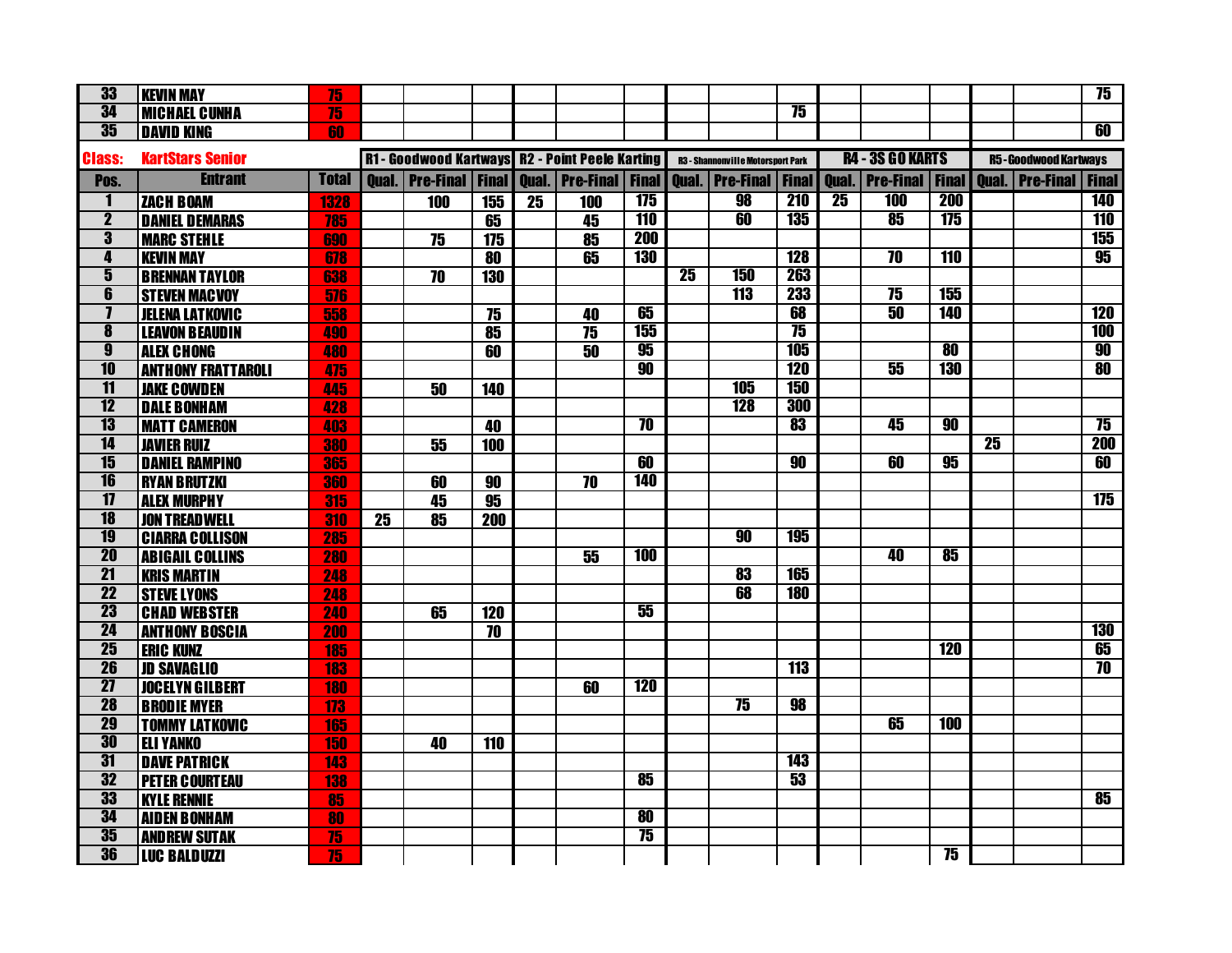| $\overline{37}$         | <b>JAKE COLLISON</b>         | 60           |                 |            |            |    |                                                            |                     |    |                                          | 60              |              |                            |                 |                 |                                  |                          |
|-------------------------|------------------------------|--------------|-----------------|------------|------------|----|------------------------------------------------------------|---------------------|----|------------------------------------------|-----------------|--------------|----------------------------|-----------------|-----------------|----------------------------------|--------------------------|
| 38                      | <b>OWEN KNOWLES</b>          | 55           |                 |            | 55         |    |                                                            |                     |    |                                          |                 |              |                            |                 |                 |                                  |                          |
| 39                      | <b>SAUMYA PATEL</b>          | 50           |                 |            | 50         |    |                                                            |                     |    |                                          |                 |              |                            |                 |                 |                                  |                          |
| 40                      | <b>DANNY MASTRONARDI</b>     | 50           |                 |            |            |    |                                                            | 50                  |    |                                          |                 |              |                            |                 |                 |                                  |                          |
| 41                      | <b>PIER PAOLO PETRUCCI</b>   | 45           |                 |            | 45         |    |                                                            |                     |    |                                          |                 |              |                            |                 |                 |                                  |                          |
| 42                      | <b>GREG REMPEL</b>           | 45           |                 |            |            |    |                                                            | 45                  |    |                                          |                 |              |                            |                 |                 |                                  |                          |
| <b>Class:</b>           | <b>KartStars Junior</b>      |              |                 |            |            |    | R1 - Goodwood Kartways R2 - Point Peele Karting            |                     |    | <b>R3 - Shannonville Motorsport Park</b> |                 |              | <b>R4 - 3S GO KARTS</b>    |                 |                 | <b>R5-Goodwood Kartways</b>      |                          |
| Pos.                    | <b>Entrant</b>               | <b>Total</b> |                 |            |            |    | <b>Qual. Pre-Final   Final   Qual.   Pre-Final   Final</b> |                     |    | <b>Oual.</b> Pre-Final                   | <b>Final</b>    | <b>Oual.</b> | <b>Pre-Final   Final  </b> |                 |                 | <b>Oual.   Pre-Final   Final</b> |                          |
| 1                       | <b>GAVIN GOLDIE</b>          | 1428         |                 | 55         | <b>200</b> |    | 100                                                        | <b>200</b>          |    | <b>113</b>                               | 300             |              | 85                         | 175             | $\overline{25}$ |                                  | 175                      |
| $\overline{2}$          | <b>BRAEDON FOWLER</b>        | 1103         |                 | 70         | 155        |    | 70                                                         | 175                 |    | <b>128</b>                               | <b>195</b>      |              | $\overline{75}$            | <b>200</b>      |                 |                                  | 35                       |
| $\overline{\mathbf{3}}$ | <b>SAM DAVID</b>             | 883          |                 | 50         | <b>100</b> |    | 55                                                         | <b>130</b>          |    | $\overline{75}$                          | 233             |              | $\overline{\bf 70}$        | 95              |                 |                                  | 75                       |
| 4                       | <b>CHRISTIAN SAVAGLIO</b>    | 850          |                 |            |            |    | 75                                                         | 155                 |    | 105                                      | 210             |              | 65                         | 140             |                 |                                  | 100                      |
| $\overline{\mathbf{5}}$ | <b>JOEY LECCE</b>            | 781          |                 | 65         | 110        |    |                                                            | $\overline{\bf 70}$ |    | 98                                       | 98              |              | 55                         | 155             |                 |                                  | <b>130</b>               |
| 6                       | <b>NATHAN DUPUIS</b>         | 775          |                 |            | 90         |    | 65                                                         | <b>140</b>          |    |                                          | 180             |              | 60                         | <b>130</b>      |                 |                                  | 110                      |
| 7                       | <b>MICHAEL ING</b>           | 615          |                 |            |            |    | 50                                                         | <b>120</b>          |    |                                          | 135             |              | 45                         | 110             |                 |                                  | 155                      |
| 8                       | <b>LUKA JAKIMOVSKI</b>       | 601          |                 | 75         | 140        |    |                                                            | 50                  |    | 83                                       | 83              |              |                            | 90              |                 |                                  | $\overline{\mathbf{80}}$ |
| g                       | <b>ELIAS MCKENZIE</b>        | 570          |                 |            |            |    |                                                            |                     | 25 | 150                                      | 300             |              |                            |                 |                 |                                  | 95                       |
| 10                      | <b>DECKLAN BLACK</b>         | 548          |                 |            |            |    |                                                            | 40                  |    | 68                                       | 150             |              | 50                         | <b>120</b>      |                 |                                  | 120                      |
| $\overline{11}$         | <b>TALON CLARKE</b>          | 520          |                 | 40         | 85         |    |                                                            | <b>110</b>          |    | 90                                       | <b>120</b>      |              |                            | $\overline{75}$ |                 |                                  |                          |
| 12                      | <b>AYDEN INGRATTA</b>        | 510          |                 |            |            | 25 | 85                                                         | 45                  |    |                                          |                 | 25           | 100                        | 30              |                 |                                  | 200                      |
| 13                      | <b>ELIJAH JOSHI</b>          | 458          |                 |            | 120        |    |                                                            |                     |    |                                          | 113             |              |                            | 85              |                 |                                  | 140                      |
| 14                      | <b>ETHAN POLLACK</b>         | 435          |                 | 85         | 175        |    |                                                            | <b>100</b>          |    |                                          | 75              |              |                            |                 |                 |                                  |                          |
| $\overline{15}$         | <b>MICHAEL SCHWAB</b>        | 400          | $\overline{25}$ | <b>100</b> | <b>130</b> |    | 60                                                         | 60                  |    |                                          | $\overline{25}$ |              |                            |                 |                 |                                  |                          |
| 16                      | <b>STEFANO PICERNO</b>       | 395          |                 |            |            |    |                                                            | 75                  |    | 60                                       | 165             |              |                            | 40              |                 |                                  | 55                       |
| $\overline{17}$         | <b>TYLER DESROSIERS</b>      | 388          |                 | 60         | 60         |    |                                                            | 95                  |    |                                          | 143             |              |                            |                 |                 |                                  | 30                       |
| 18                      | <b>MAX FRANCESCHELLI</b>     | 380          |                 |            | 70         |    | 40                                                         | 80                  |    |                                          | 90              |              |                            | 60              |                 |                                  | 40                       |
| 19                      | <b>NATALIE PARKER-LAJOIE</b> | 380          |                 |            | 95         |    | 45                                                         | 90                  |    |                                          | <b>105</b>      |              |                            |                 |                 |                                  | 45                       |
| 20                      | <b>LEO LUCA DICARLO</b>      | 358          |                 |            |            |    |                                                            |                     |    |                                          | <b>128</b>      |              | 40                         | <b>100</b>      |                 |                                  | 90                       |
| $\overline{21}$         | <b>SHAE CLARKE</b>           | 330          |                 |            | 80         |    |                                                            | 65                  |    |                                          | 45              |              |                            | 70              |                 |                                  | 70                       |
| 22                      | <b>IVANA TCHIPLAKOVA</b>     | 205          |                 | 45         | 75         |    |                                                            |                     |    |                                          |                 |              |                            |                 |                 |                                  | 85                       |
| 23                      | <b>JACOB PARKER</b>          | 183          |                 |            | 65         |    |                                                            |                     |    |                                          | 38              |              |                            | 80              |                 |                                  |                          |
| 24                      | <b>SEBASTIEN MATTHEWS</b>    | 183          |                 |            |            |    |                                                            |                     |    |                                          | 68              |              |                            | 55              |                 |                                  | 60                       |
| 25                      | <b>ANTONIO GALLO</b>         | <b>130</b>   |                 |            |            |    |                                                            |                     |    |                                          |                 |              |                            | 65              |                 |                                  | 65                       |
| 26                      | <b>JOSHUA SOUMVALIS</b>      | 98           |                 |            |            |    |                                                            |                     |    |                                          | 53              |              |                            | 45              |                 |                                  |                          |
| 27                      | <b>DANIEL HEATH</b>          | 85           |                 |            |            |    |                                                            | 85                  |    |                                          |                 |              |                            |                 |                 |                                  |                          |
| 28                      | <b>CARSON BARTLETT</b>       | 60           |                 |            |            |    |                                                            |                     |    |                                          | 60              |              |                            |                 |                 |                                  |                          |
| 29                      | <b>TRISTAN SLAVIK</b>        | 55           |                 |            |            |    |                                                            | 55                  |    |                                          |                 |              |                            |                 |                 |                                  |                          |
| 30                      | <b>DANIELE GALLO</b>         | 50           |                 |            |            |    |                                                            |                     |    |                                          |                 |              |                            | 50              |                 |                                  |                          |
| 31                      | <b>AMELIA CHANDLER</b>       | 50           |                 |            |            |    |                                                            |                     |    |                                          |                 |              |                            |                 |                 |                                  | 50                       |
| 32                      | <b>SCOTTY WATKINS</b>        | 38           |                 |            |            |    |                                                            |                     |    |                                          | 38              |              |                            |                 |                 |                                  |                          |